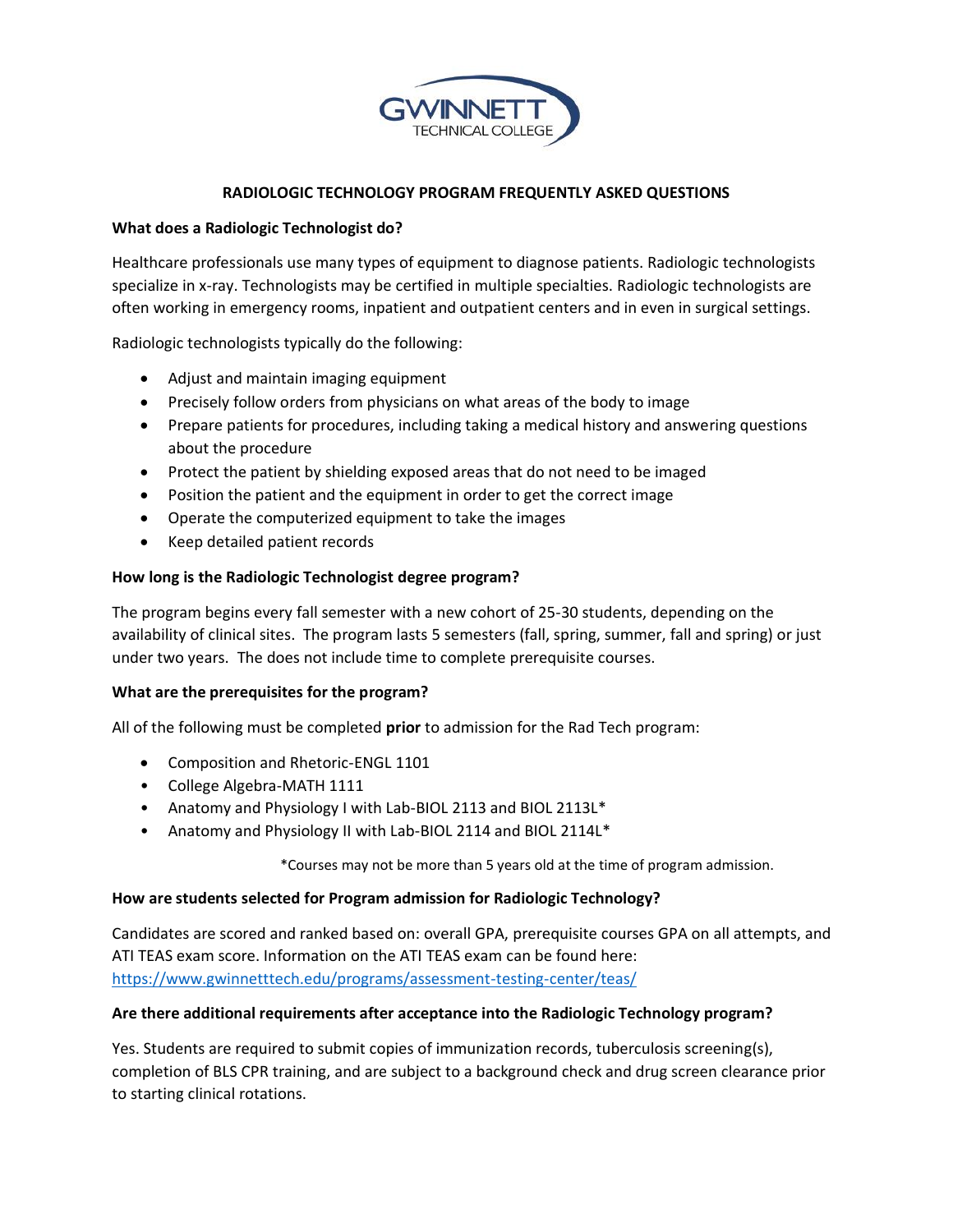# **Are Radiologic Technologists exposed to a lot of radiation?**

 lead aprons, gloves, and other shielding devices, and by badges that monitor exposure to radiation. Radiologic technologists work with imaging equipment that uses radiation. They must wear badges that measure radiation levels in the radiation area. Detailed records are kept on their cumulative lifetime dose. Although radiation hazards exist in this occupation, they are minimized by the use of protective Overall, the radiologic technology occupation is considered very safe.

# **Where does a Radiologic Technologist work?**

According to the Bureau of Labor Statistics (2016), Radiologic Technologists held about 205,200 jobs, and the largest employers were as follows:

| Hospitals; state, local, and private         | 59% |
|----------------------------------------------|-----|
| Offices of physicians                        | 20% |
| Medical and diagnostic laboratories          | 8%  |
| <b>Outpatient care centers</b>               | 6%  |
| Federal government, excluding postal service | 3%  |

#### <https://www.bls.gov/ooh/healthcare/radiologic-technologists.htm#tab-3>

### **How much does a Radiologic Technologist make an hour?**

The median annual wage for Radiologic Technologists was \$58,440 in May 2017, or approximately \$28.88 per hour.<https://www.bls.gov/ooh/healthcare/radiologic-technologists.htm#tab-1>

### **Are Radiologic Technologists in demand?**

The projected job employment growth from 2016 to 2026 is around 12%. The average growth rate for all occupations is only 7%.<https://www.bls.gov/ooh/healthcare/radiologic-technologists.htm#tab-6>

# **Is there a wait list? If I apply this year, when will I get in?**

There is no wait list for the Rad Tech program. We evaluate each application cohort every application cycle; if you do not get in the first cycle, you are welcome to try again next calendar year. The deadline to apply each year is **June 8th.** 

### **I need to work at least part-time if I am admitted to the Rad Tech program. Is this possible?**

The amount of time a Rad Tech student must spend in study, practice and attending clinical rotations is significant. The Rad Tech Program cannot make accommodations for a student's work schedule. Most Rad Tech students find it difficult to maintain passing grades in their didactic courses and work at the same time but it can be done if one is determined and organized.

### **When and where are classes scheduled? Can I take courses at night or online?**

Didactic courses are offered on the Lawrenceville campus only, Monday – Friday during the day. Clinical assignments are typically scheduled between 7am and 4pm; however, all students will be required to complete at least four weeks of evening clinical rotations from 2pm – 10pm.